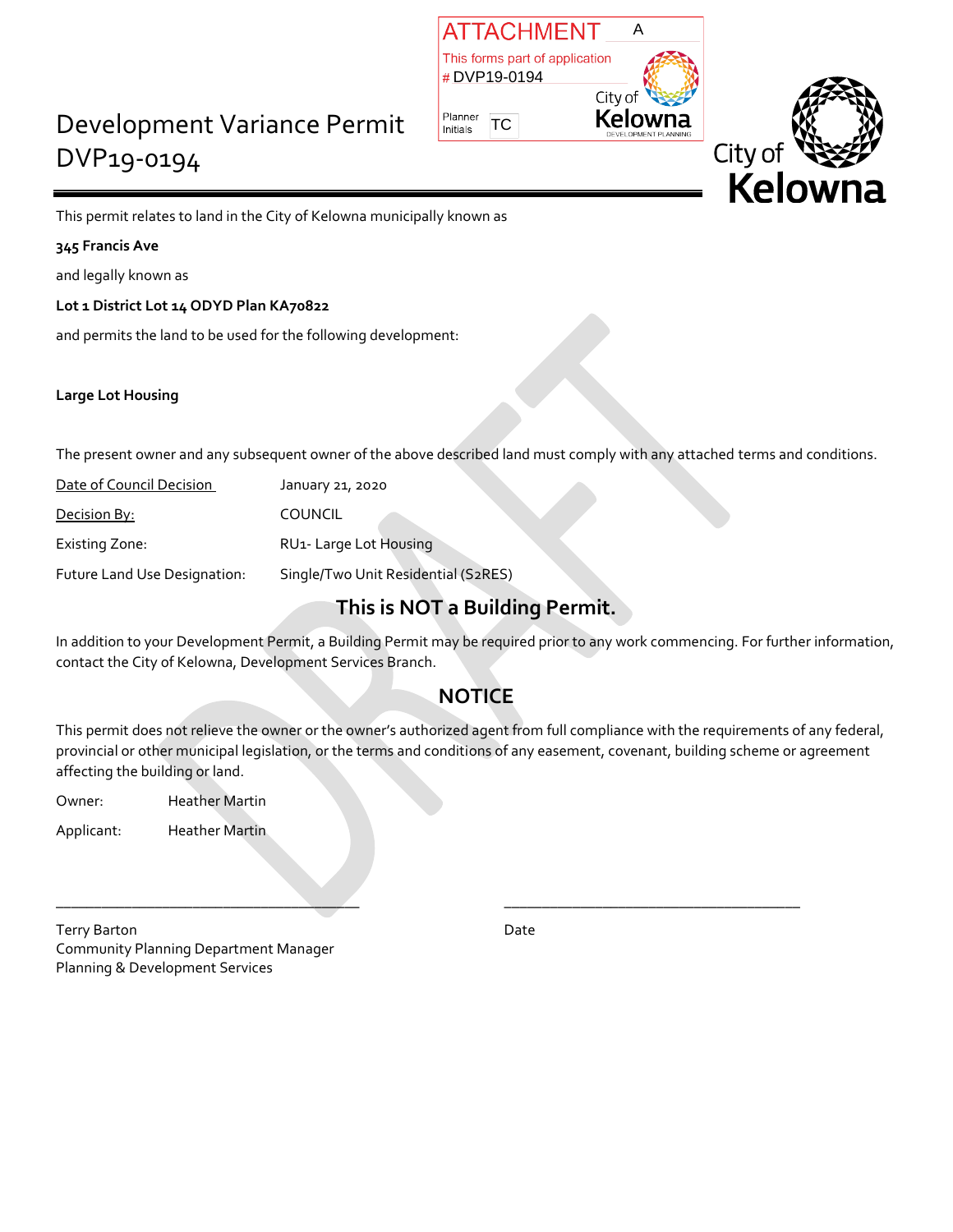#### **1. SCOPE OF APPROVAL**

This Development Permit applies to and only to those lands within the Municipality as described above, and any and all buildings, structures and other development thereon.

This Development Permit is issued subject to compliance with all of the Bylaws of the Municipality applicable thereto, except as specifically varied or supplemented by this permit, noted in the Terms and Conditions below.

The issuance of a permit limits the permit holder to be in strict compliance with regulations of the Zoning Bylaw and all other Bylaws unless specific variances have been authorized by the Development Permit. No implied variances from bylaw provisions shall be granted by virtue of drawing notations that are inconsistent with bylaw provisions and that may not have been identified as required Variances by the applicant or Municipal staff.

#### **2. CONDITIONS OF APPROVAL**

That variance to the following section of the Zoning Bylaw No. 8000 be granted in accordance with Schedule "A":

#### **Section 13.1.6(e): RU1- Large Lot Housing- Development Regulations**

To vary the required minimum rear yard setback from 4.5 m permitted to 2.0 m proposed.

#### **This Development Permit is valid for two (2) years from the date of approval, with no opportunity to extend.**

#### **3. PERFORMANCE SECURITY**

Not Required

#### **5. INDEMNIFICATION**

Upon commencement of the works authorized by this Permit the Developer covenants and agrees to save harmless and effectually indemnify the Municipality against:

a) All actions and proceedings, costs, damages, expenses, claims, and demands whatsoever and by whomsoever brought, by reason of the Municipality said Permit.

All costs, expenses, claims that may be incurred by the Municipality where the construction, engineering or other types of works as called for by the Permit results in damages to any property owned in whole or in part by the Municipality or which the Municipality by duty or custom is obliged, directly or indirectly in any way or to any degree, to construct, repair, or maintain.

> **The PERMIT HOLDER is the CURRENT LAND OWNER. Security shall ONLY be returned to the signatory of the Landscape Agreement or their designates.**